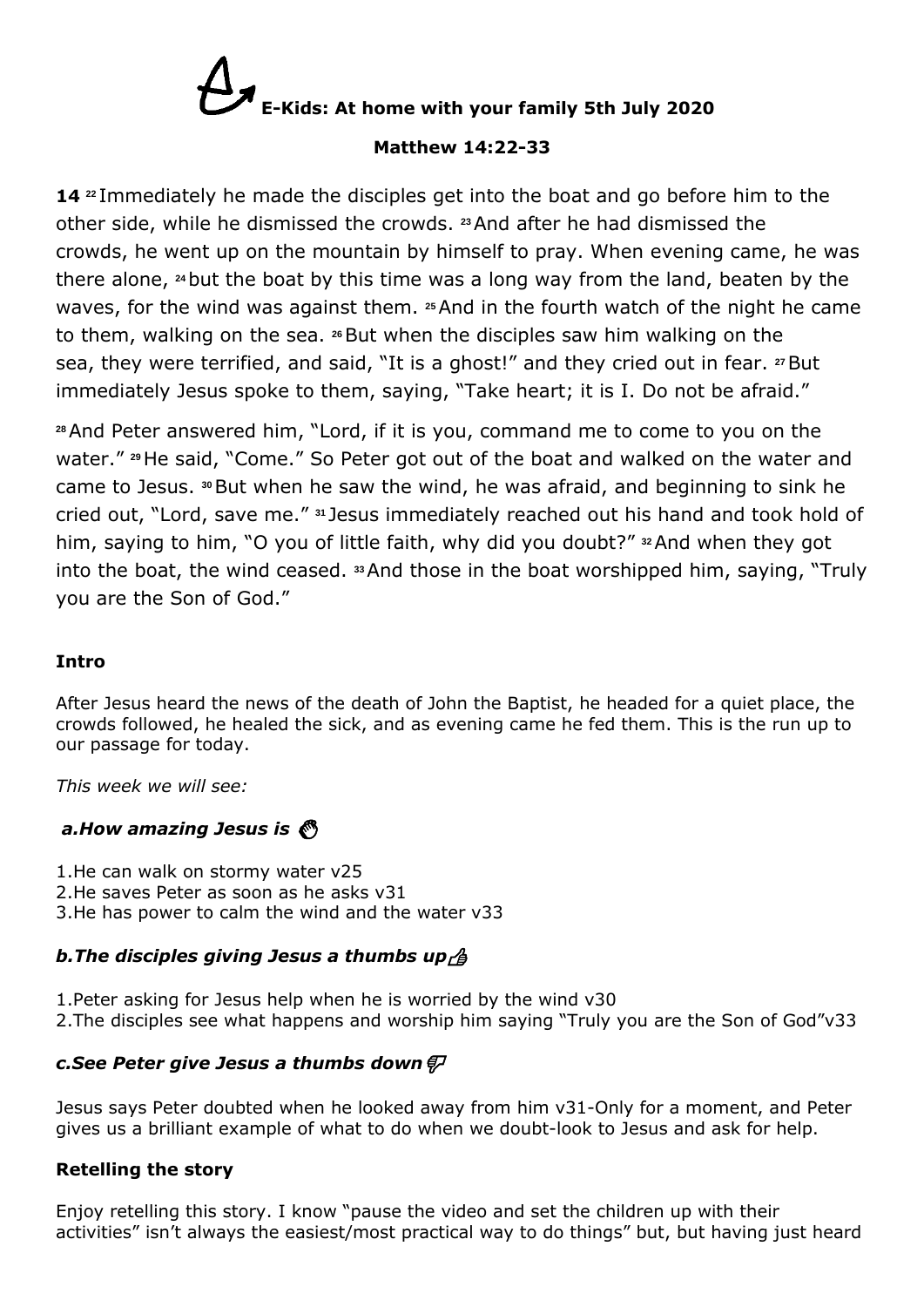the passage read, it is a fun one to act out with children. It works if you imagine you're the disciples in the boat, getting tossed around by the waves, and ask or tell your children what happens next- depending on their age and whether or not they were listening to the reading.

#### **How is this relevant to our children?**

We get to see how powerful Jesus is.

-It gives us things to praise him about.

-We have evidence to show us that Jesus is in charge so it helps us trust that he is able to help us when we ask him

We get to see how gracious Jesus is

He doesn't hesitate to help us when we ask-we might not be able to see exactly how he is helping us but we can see here that he does. So we can ask Jesus for help with Anything

It shows us something about doubt When we look at a problem and forget tat Jesus is always bigger than the problem

It shows us what to do when we're afraid of something Ask Jesus to help

#### **Prayer**

1.Tell Jesus how amazing he is.

2.Ask God to help you to remember that Jesus is more powerful than anything else especially when you're worried or afraid.

3.Think about the things that you are worried about, or the things that make you afraid, and ask Jesus to help you.

#### **Activities**

You could try something like this:-



<https://www.christianitycove.com/wp-content/uploads/2014/04/walking-on-water-bible-craft.jpg>

#### **Jesus walks on water craft below**

- 1. Colour
- 2. Cut out
- 3. Make a slit in the sea as marked
- 4. Attach stiff card from a cereal box. Or something like a lolly stick to Jesus.
- 5. Thread the lolly stick through the slit
- 6. Jesus can "walk on water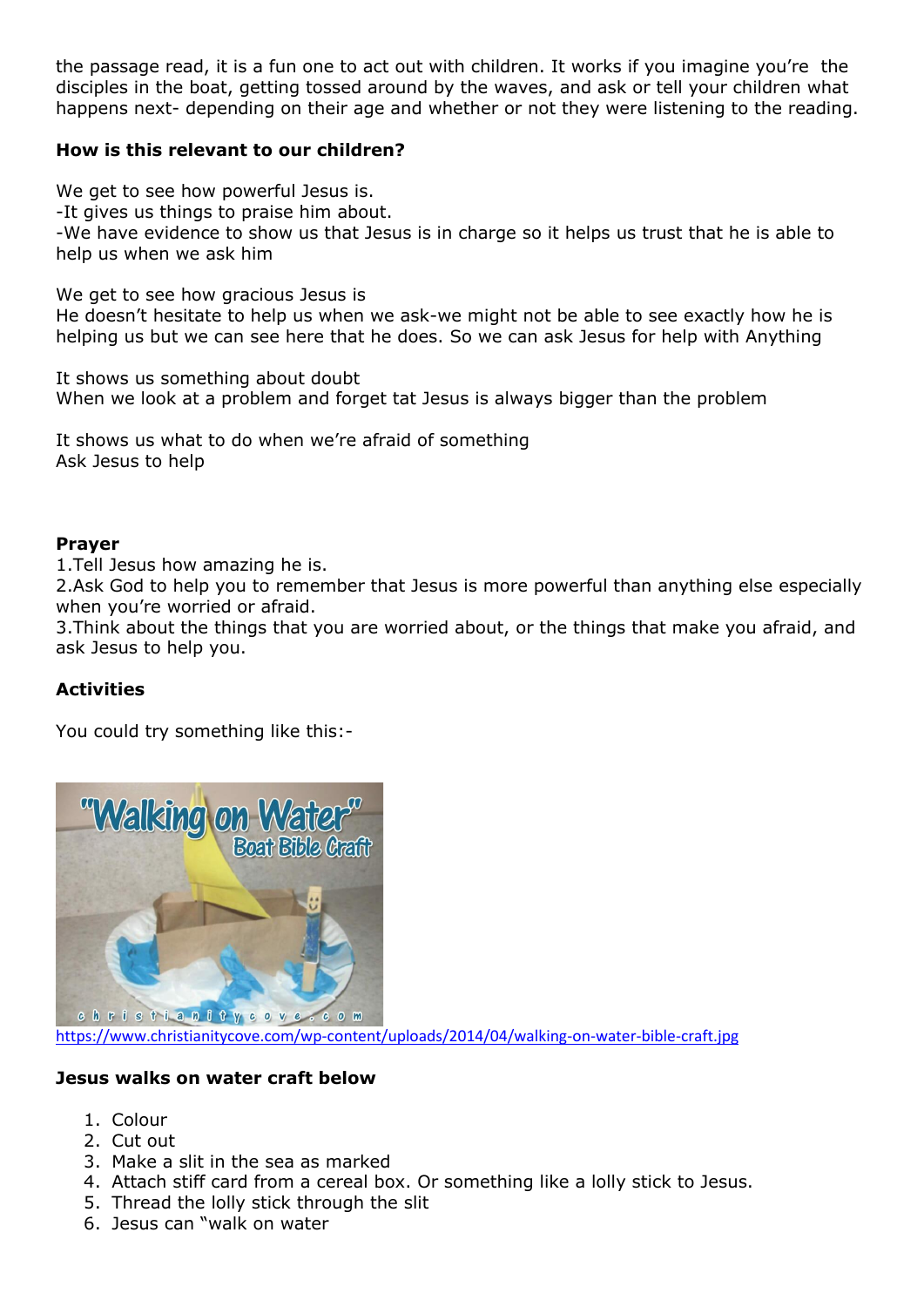## Jesus Walks on Water



© Crafting The Word Of God

http://craftingthewordofgod.com/2014/01/07/jesus-walks-on-water/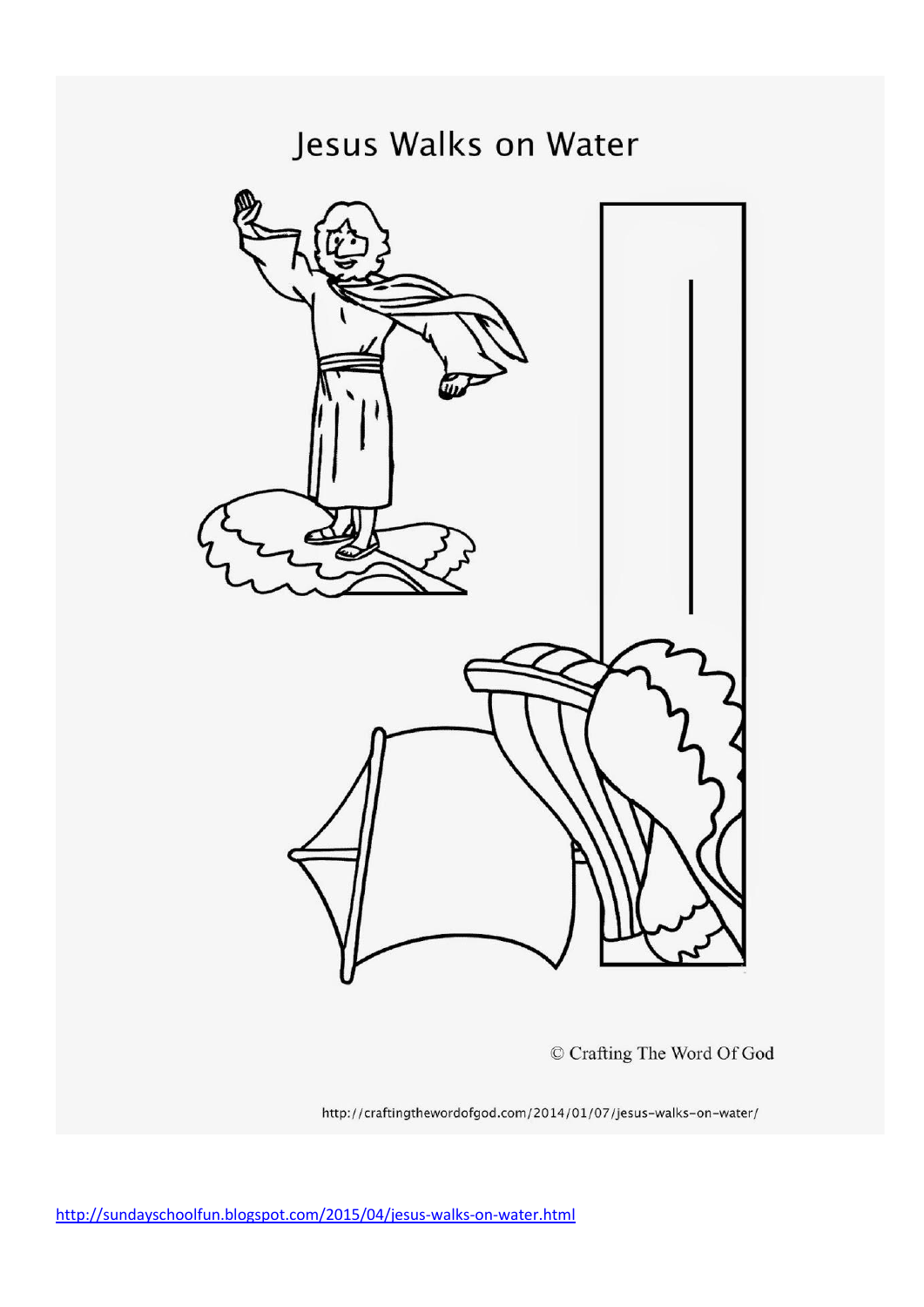# **Jesus Walks on the Water**

During the fourth watch of the night Jesus went out to them, walking on the lake. Matthew 14:25 (NIV)

Based on Matthew 14:22-33 (NIV)





### **ACROSS**

- 2. The natural movement of air
- 5. To travel along on your feet
- 6. Moving swells on the surface of the sea
- 8. A small vessel for travel on water
- 9. An unpleasant feeling caused by danger

## **DOWN**

- 1. To go downward in water
- 3. A lack of confidence or belief in God
- 4. A firm belief in God
- 5. A liquid that comes down from the clouds as rain
- 7. To rescue someone

| FEAR | FAITH       | DOUBT       | <b>WAVES</b> | WATER       |  |
|------|-------------|-------------|--------------|-------------|--|
| SAVE | <b>WIND</b> | <b>BOAT</b> | <b>WALK</b>  | <b>SINK</b> |  |

Copyright © Sermons 4 Kids, Inc. • All rights reserved • www.sermons4kids.com

https://www.pinterest.co.uk/pin/419397784046993479/?nic\_v1=1ahZF%2FRtuSCn24so5nrPyL3cV2008vSfZidz3kSOx xKo1B34q0kCYjO7kYJHReZDLq&nic v1=1aQe3XZPyDCVZ6LfVJO7m43hl56o4aX8K2L4ZWMsHZVsx1wMn95ubwitew5 6r7tOm6